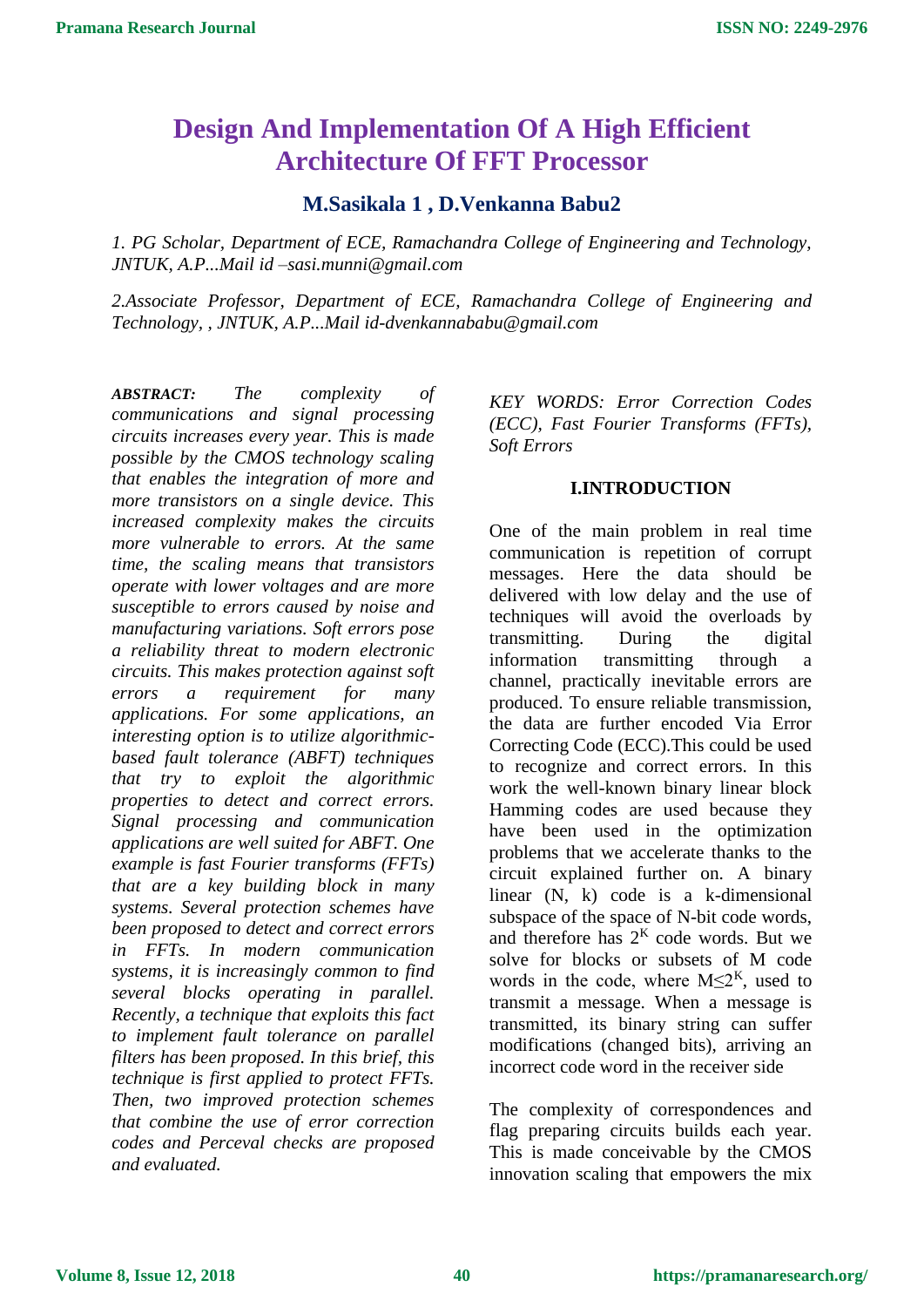of an ever increasing number of transistors on a solitary gadget. This expanded unpredictability makes the circuits more defenceless against mistakes. In the meantime, the scaling implies that transistors work with lower voltages and are more powerless to blunders caused by commotion and assembling varieties. The significance of radiation-instigated delicate blunders likewise increments as innovation Scales. Soft errors can change the intelligent estimation of a circuit hub making a brief mistake that can influence the framework Operation. To guarantee that delicate blunders don't influence the task of a given circuit, a wide assortment of methods can be utilized. These incorporate the utilization of extraordinary assembling forms for the coordinated circuits like, for instance, the silicon on encasing. Another option is to design basic circuit blocks or complete design libraries to minimize the probability of soft errors.

The subject of the paper is hardware implementations of the RSA algorithm with larger than 1,024-bit modulus length. In particular, our objective is to create implementations that achieve high areatime efficiency, rather than creating very low area or ultra high speed implementations at the high cost of the other. The RSA algorithm, being the very first public-key encryption and digital signature algorithm since 1978, is ubiquitously deployed and used, from smart cards to cell phones and SSL boxes. Its security depends on the difficulty of factoring a modulus n to find its two prime factors p and q. The very first implementations of the RSA algorithm in Early 1980s assumed 512-bit modulus (and thus, two 256-bit primes) would be sufficient, but within a decade, advances in Factorization methods increased the modulus length to 1024 bits.

This has been the case for almost 2 decades, but now, as recently as 2010s, the security of 1,024-bitwas questioned. Many implementations now use 2,048-

bitmodulus, while the National Institute of Standard and Technology (NIST) recommended 3,072-bit or 4,096-bit modulus size for the near future in order to maintain RSA secure. Needless to say, larger key sizes lead to longer processing time and more hardware resource when computing, due to the fact the RSA computation requires the modular exponentiation (xm modN), which is computed by repeated modular multiplications. Therefore, the performance of modular multiplication has a direct impact on the efficiency of RSA computation, and therefore, high performance modular multipliers supporting 3,072-bit or higher operand size are required.

Montgomery modular multiplication (MMM) is an efficient method to compute modular multiplication. Due to this fact, integer multiplication has been extensively studied in order to improve MMM. Existing multiplication methods can be classified into two groups. Methods of the first group are performed only in time domain, including the school book method, the Karatsuba method and the Toom-Cook method. Methods of the second group are performed in both time and spectral domains. Since the fast Fourier transform (FFT) based algorithm is applied to the second group, a lower asymptotic complexity can be achieved compared to the methods in the first ones. So the proposed system gives better results.

## **II. RELATED WORK**

A number of architectures have been proposed for efficient implementation of multiplication over *GF (*2*m)*. Multipliers with different basis of representation, e.g., dual basis, normal basis and polynomial basis have been realized to be used for various applications. The polynomial basis multipliers are therefore more widely used compared with the multipliers based on the other two basis. Several algorithms and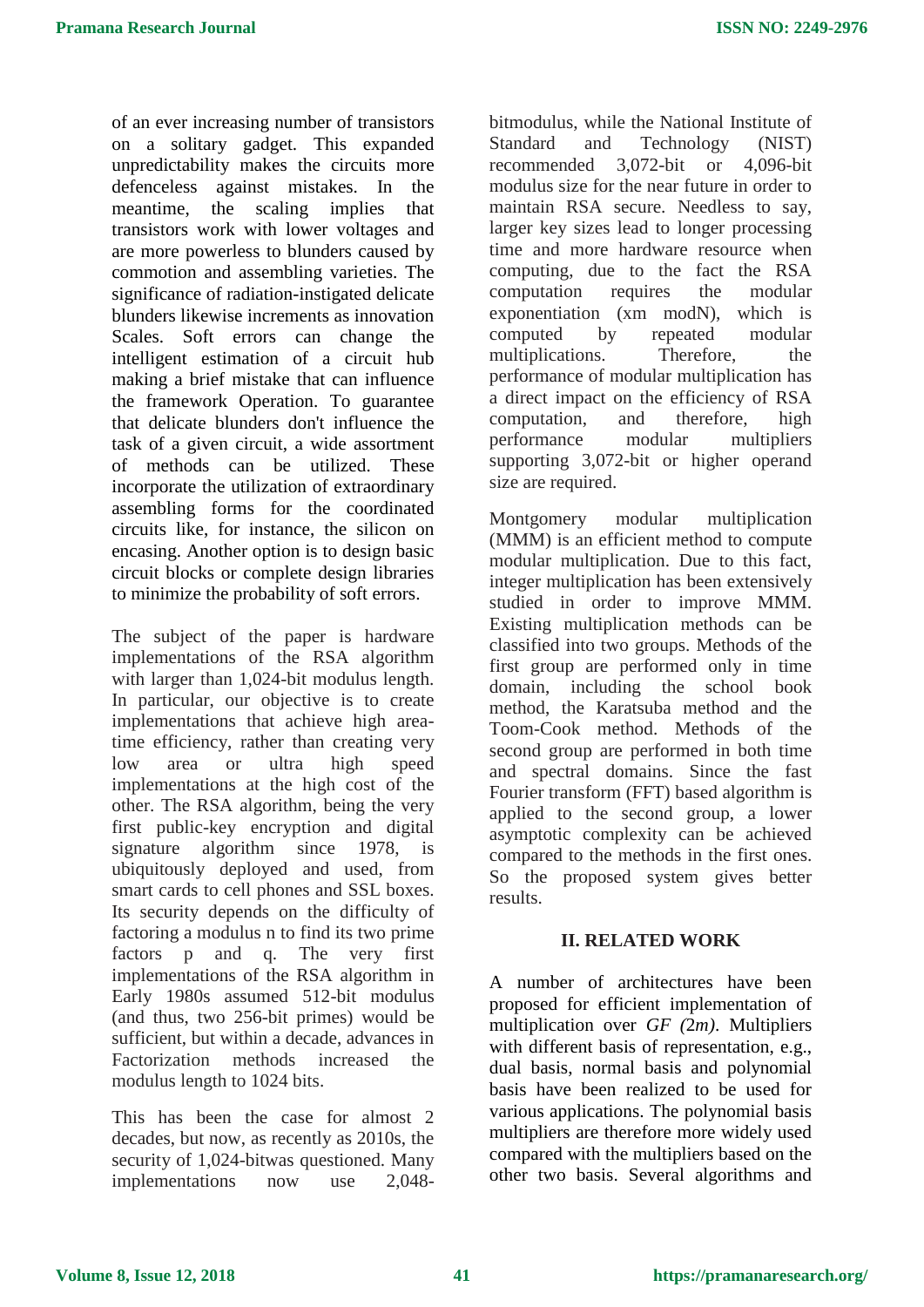architectures are suggested in the literature for polynomial basis multiplication for the fields generated by trinomials and pentanomials, primarily due to their computational simplicity.

All-one polynomials (AOP) or 1-equally spaced polynomials form a special class which can be used for simpler and more efficient implementation compared to trinomials and penanomial-based multipliers. The AOP-based representation of elements, thus, expected to have potential application in efficient hardware implementation of elliptic curve cryptosystems and error control coding. Irreducible AOPs are not as abundant as irreducible trinomials or pentanomials, but it is also not difficult to find the AOP bases for generating the finite fields. It is known that for  $m < 2000$ , there exists 108 possible AOP bases, and infinitely many more form *>* 2000. Efficient architectures for the field multiplication and the computation of power-sum of the form *(A*+*B*2*)* for field generated by AOPs have also been proposed in the literature. ltoh and Tsujii had proposed the first multiplier for *GF (*2*m)* generated by AOP which was followed by some bit-parallel architectures.

The bit-parallel designs are useful for lowlatency realization, but due to their large critical path, they cannot provide high throughput rate and involve high average computation time which increases rapidly with the field order *m*. Systolic designs represent an attractive architectural paradigm for efficient VLSI and FPGA implementation due to their simplicity, regularity, and modularity of structure along with significant potential to yield a high-throughput rate using pipelining, parallel processing, or both. There are several bit-serial or digit-serial systolic structures and a few bit-parallel systolic structures for canonical basis multiplier over *GF (*2*m)* based on irreducible AOP.

In, the authors presented a transformation method to implement low complexity

Montgomery multipliers for all-one polynomials and trinomials. Recently, a novel cut-set retiming is proposed for areatime-efficient systolic multiplier structure based on irreducible AOP. Chen et al have suggested a scheme for AOP-based field multiplication through an extended polynomial basis representation. But there is no scalable design or digit-serial multipliers for irreducible AOP are suggested yet. In this paper, we present a new algorithm for modular reduction and an efficient recursive formulation for canonical basis multiplication over *GF (*2*m)* based on irreducible AOP.

# **III. EXISTED SYSTEM**

Montgomery multipliers for all-one polynomials and trinomials. Recently, a novel cut-set retiming is proposed for areatime-efficient systolic multiplier structure based on irreducible AOP. Chen et al have suggested a scheme for AOP-based field multiplication through an extended polynomial basis representation. But there is no scalable design or digit-serial multipliers for irreducible AOP are suggested yet. In this paper, we present a new algorithm for modular reduction and an efficient recursive formulation for canonical basis multiplication over *GF (*2*m)* based on irreducible AOP.

The below figure (1) shows the architecture of existed system. Operations of the FMLM, are computed sequentially, while pipelined architectures are designed inside each unit. The below architecture consists of multiply adder, Fast Fourier Transform, Ripple Carry Adder, Subtracter, Shift Module, RAM Sets. Let us discuss each component in detail manner.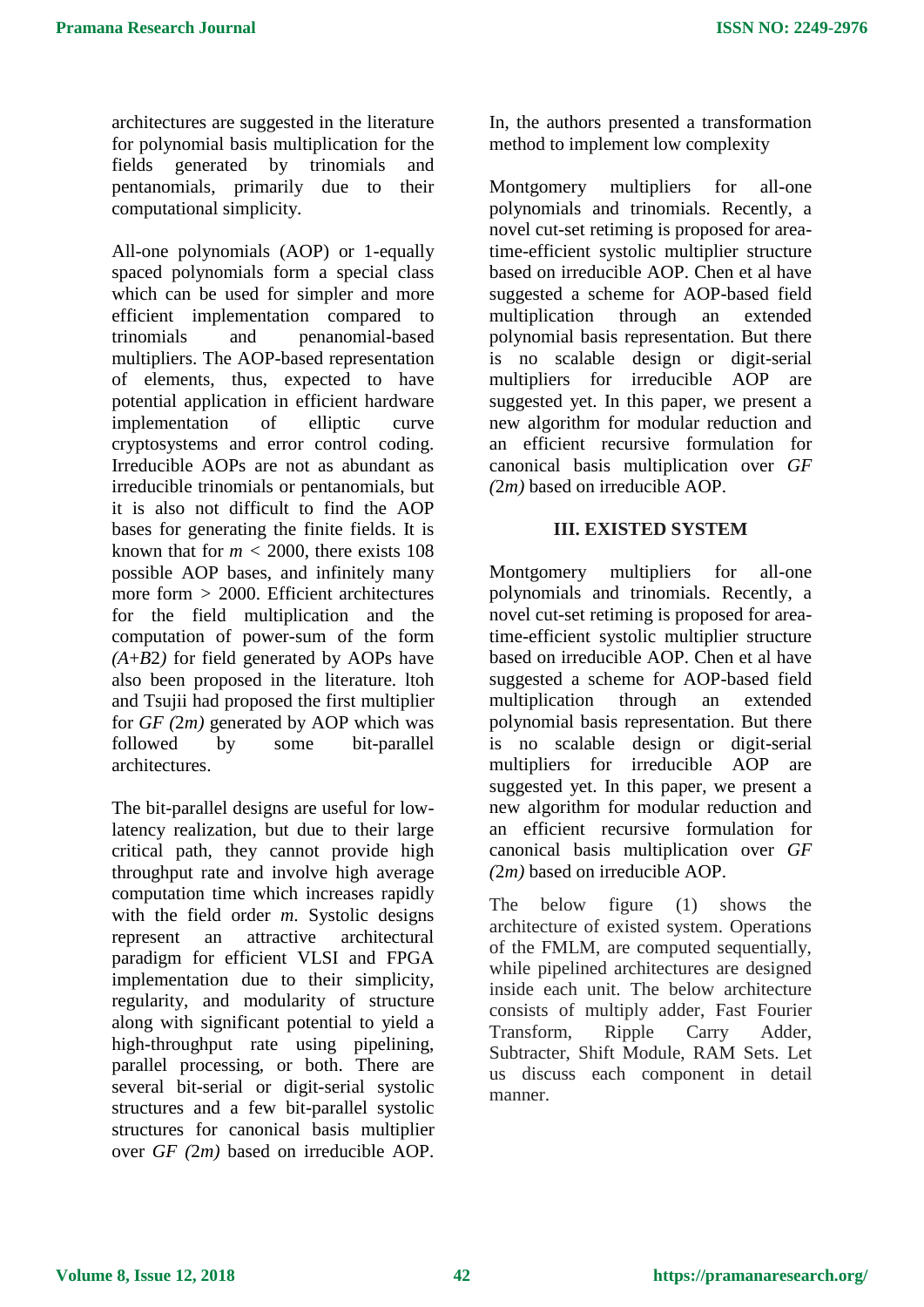

The first and main important component in the architecture is multiply and adder unit. This unit implements the component wise multiplication and addition of FFT-RAM. To realize the component wise multiplication when operand size is not larger than few hundred bits then karatsuba method is used. The multiplier and adder units works with pipeline of 3 bit inputs and one bit output. At last to enhance the performance of multiplication, karatsuba method is applied recursively. This is about multiply and adder unit and let us discuss about FFT unit. is applied to FFT computation. The main comparison of inplace and constant geometry FFT is it has same connection network between every adjacent stages. The FFT is designed with six inputs. In this the four inputs forward the digits into BFSs for FFT computation and the other two inputs forward the precomputed upper bound constraints into FSO.

Next one is RAM unit. RAM unit consists of several RAM sets which stores the precomputed data, the intermediate results, and the final modular product. In RAM the data storage requirement during FFT-RAM computation is not trivial. Now to well manage the input and output of data and to reduce the wiring workload, RAM unit is built. The remaining are the Ripple Carry Adder (RCA), the Subtracter and the Shift Module units are responsible for the time domain operations, such as modulo R

and Q0 reductions, conditional selections. Now to generate all control signals of entire system, control unit is designed. But this system does not gives better results, so a new system is proposed which is discussed in below section. Forward and reverse networks are formed in FFT unit. Basically, this unit is targeted on high clock frequency and small resource cost. Here constant geometry FFT.

# **IV. PROPOSED SYSTEM**

The below figure (2) shows the first technique of Montgomery FFT multiplication. The beginning stage for our work is the security plot dependent on the utilization of ECCs that was exhibited for computerized channels. This plan is appeared in Fig. 1. In this system, a straightforward single revision Hamming code is utilized. The contributions to the three repetitive modules are direct blends of the information sources and they are utilized to check straight mixes of the yields. This will be indicated asc1 check. The same reasoning applies to the other two redundant modules that will provide checks c2andc3. Based on the distinctions saw on every one of the checks, the module on which the mistake has happened can be resolved. When the module in mistake is known, the error can be amended by remaking its yield utilizing the rest of the modules. Comparative conditions can be utilized to address errors on alternate modules. Further developed ECCs can be utilized to address error on different modules if that is required in a given application. This shows how the overhead decreases with the number of FFTs. So to overcome this a new system is proposed which is discussed in below section.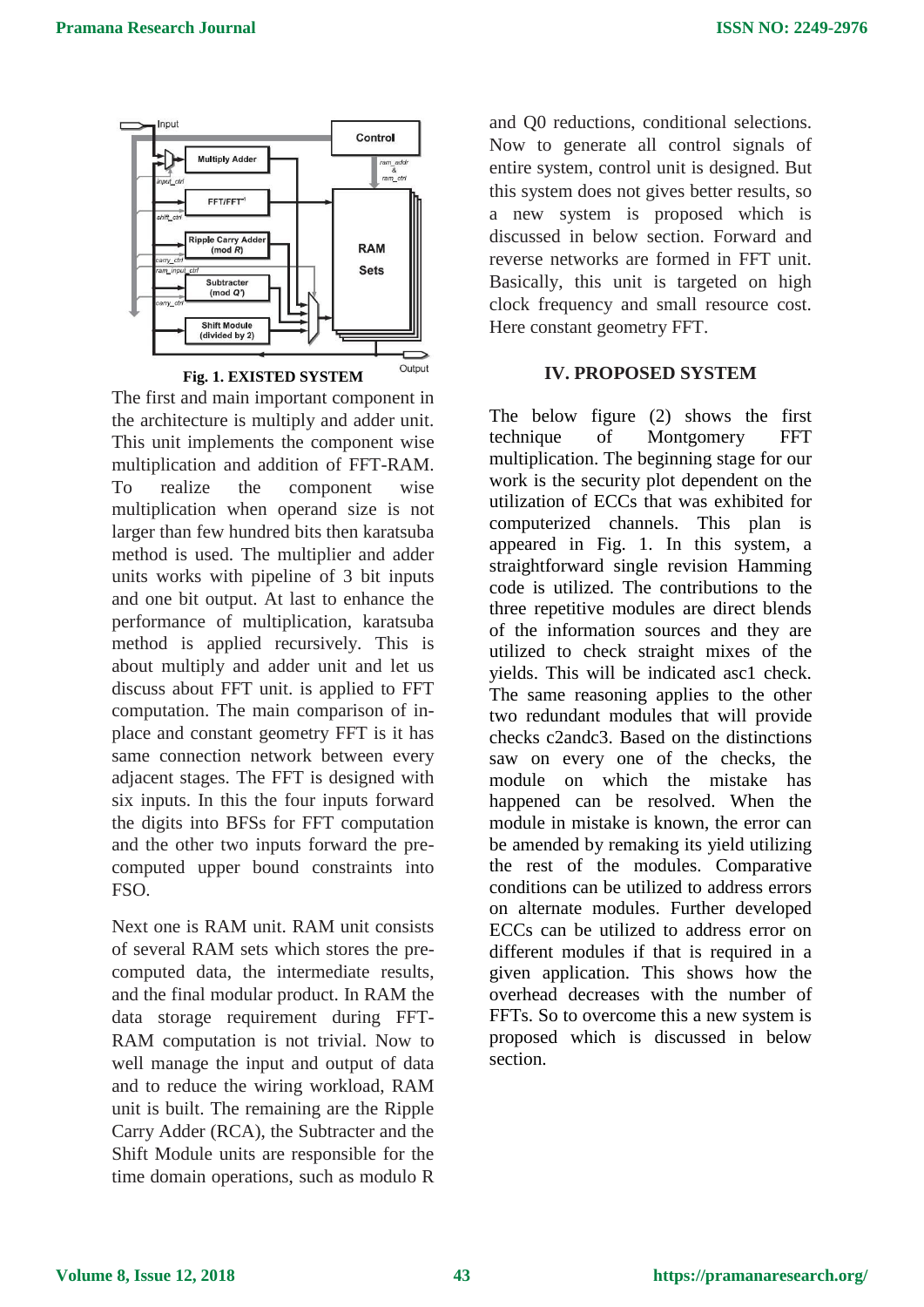

#### **Fig. 2. MONTGOMERY FFT MULTIPLICATION SYSTEM**

The below figure (3) shows the architecture of proposed system. In this system parallel FFT operation is performed. The operations involved in FMLM are computed sequentially. In this the pipelined architecture is designed for each unit. The principle advantage over the one is parity SOS is to diminish the quantity of SOS checks required. The mistake area process is equivalent to for the ECC and remedy is as in the equality SOS scheme. They are three main contributions of proposed system are

1) Error Correction Code is assessed to protect the parallel FFTs which show its effectiveness in terms of overhead and protection effectiveness.

2) A new technique is proposed based on the use of Parseval or sum of squares (SOSs) checks combined with parity FFT.

3) A new technique is proposed on which the ECC is used on the SOS checks instead of the FFTs.

The triplication of these blocks has a small impact on circuit complexity as they are much simpler than the FFT computations. A final observation is that the ECC scheme can detect all errors that exceed a given threshold (given by the quantization used to implement the FFTs). On the other hand, the SOS check detects most errors but does not guarantee the detection of all errors. Therefore, to compare the three techniques for a given implementation, fault injection experiments should be done to determine the percentage of errors that are actually corrected. This means that an evaluation has to be done both in terms of overhead and error coverage. . A fourpoint decimation-in-frequency FFT core is

used to compute the FFT iteratively. This core has been developed to implement MIMO-OFDM for wireless systems. The implementation of the four-point FFT core is shown in Fig. (3).



#### **Fig 3. FFT IMPLEMENTATION**

The two proposed schemes and the ECC scheme presented have been implemented on an FPGA and evaluated both in terms of overhead and error coverage. A fourpoint decimation-in-frequency FFT core is used to compute the FFT iteratively. This core has been developed to implement MIMO-OFDM for wireless systems. The below figure (4) shows the architecture of proposed system. The number of FFT points is programmable and the rotation coefficients are calculated on-line for each stage and stored in registers. For the evaluation, a 1024 points FFT is configured with five stages calculation (log41024=5), so in total 5 ∗1024=5120 cycles are needed to calculate the FFT for 1024 input samples. The inputs are 12-bit wide and the outputs are 14-bit wide. For the redundant FFT, the bit widths are extended to 14 and 16 bit, respectively, to cover the larger dynamic range (as the inputs are the sum of several signals)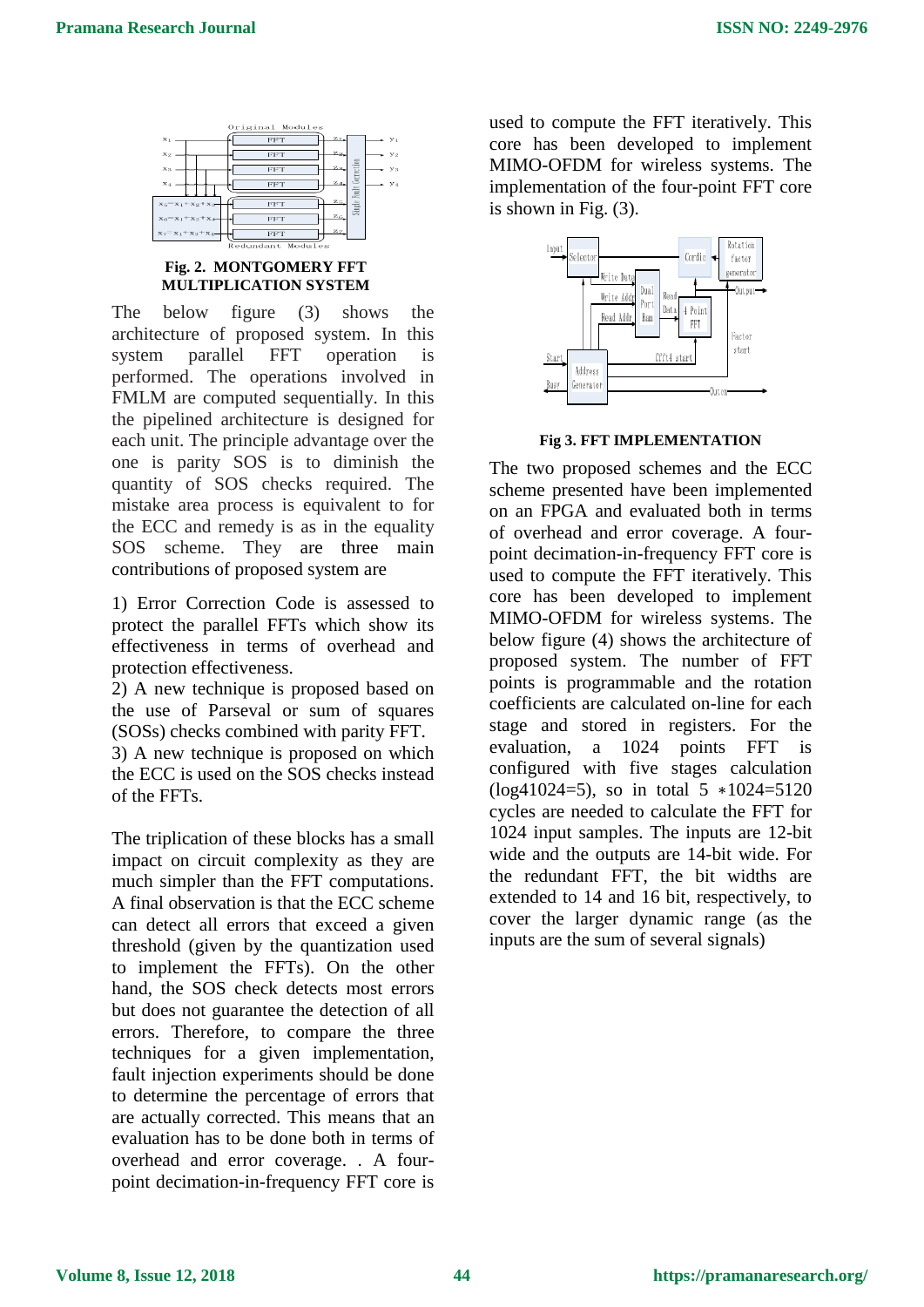

#### **Fig. 4. PROPOSED SYSTEM**

To minimize the impact of round offs on the fault coverage, the outputs of the accumulator are 39-bit wide. For the evaluation, several values of the number of parallel FFTs are considered. This is done to compare the different techniques as a function of the number of parallel FFTs in the original system. The error detection and correction blocks are implemented as multiplexers that select the correct output depending on the error pattern detected. In the Error Correction Codes (ECC) technique, each filter can be equivalent of a bit and by using addition parity check bits can be computed. The operation of this technique is the output of the sum of the several inputs is the sum of the individual outputs. So, this is valid for any linear operation. This scheme is evaluated by using FPGA implementations to assess the protection overhead. The protection overhead can be reduced by combining the use of ECCs and parseval checks. Hence this proposed system gives effective results compared to existed system.

**V. RESULTS**



#### **VI. CONCLUSION**

In this work, we proposed a modified version of the FFT based Montgomery modular multiplication algorithm under McLaughlin's framework (FMLM3). By applying cyclic and nega-cyclic convolutions to compute the modular multiplication steps, the zero-padding